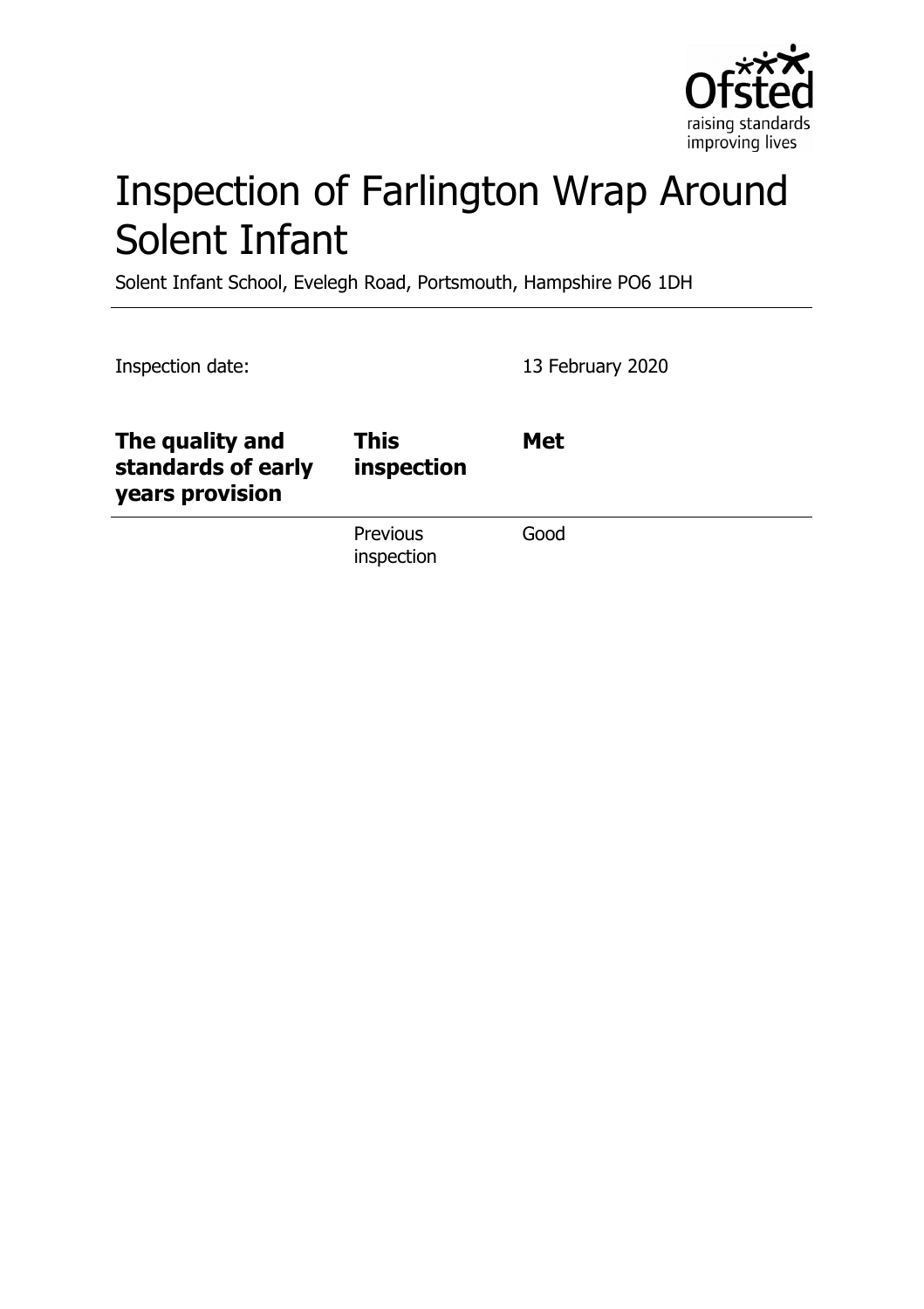

# **What is it like to attend this early years setting?**

#### **This provision meets requirements**

At the end of a school day, children are eager to access the after-school club and are enthusiastic and lively on their arrival. Older children independently make their way to the club. Members of staff warmly meet Reception children by their classrooms and escort them through to their friends. This helps to provide a level of security for the younger children when moving between the provisions. Highly skilled and well-qualified staff know the children extremely well and provide a vast array of exciting and interesting activities. Children are actively involved in making decisions, for example, choosing what resources are to be available the following day. This supports children's confidence and self-esteem as they know their ideas are valued. Children choose whether to be inside or outside and staff make sure they are always appropriately supervised to keep them safe.

Children are happy and settle quickly into the extremely warm and welcoming after-school provision. They demonstrate their understanding of the routines. For instance, children hang their coats and put their bags away on arrival. Children listen carefully and respond politely to staff who welcome them and mark their attendance in the register. Staff are exceptionally caring and build strong relationships with all children, which effectively supports their confidence.

#### **What does the early years setting do well and what does it need to do better?**

- $\blacksquare$  Parents are extremely complimentary about the care provided. They report that their children absolutely love attending, and it is very difficult to prise them away at the end of the session. They particularly value the 'fabulous' staff who provide a great service in the 'warm' and 'nurturing' club. They appreciate the wealth of useful information that is shared in a variety of different ways.
- Children talk positively about their time at the club. They say that it is 'such fun' and the staff 'are really nice'. Children are continually busy and involved in activities. The club 'buzzes' with the sound of chatter and enjoyment. Children concentrate as they design and make valentines card and fairies. They confidently talk about their creations and who they love the most.
- $\blacksquare$  The owner has built effective and beneficial working relationships with the host school. They use these professional partnerships to ensure continuity of care for all children who attend both provisions. Parents reflect they appreciate the clear communications between home, club and school as it helps to support them in sharing important information between key people and staff.
- Staff are excellent role models. They have a very calm and consistent approach. Staff work hard to give children choices to be active or to relax. Children take turns and share their resources. For instance, older children bring in computer games to share with their friends then wait patiently for their turn to enjoy the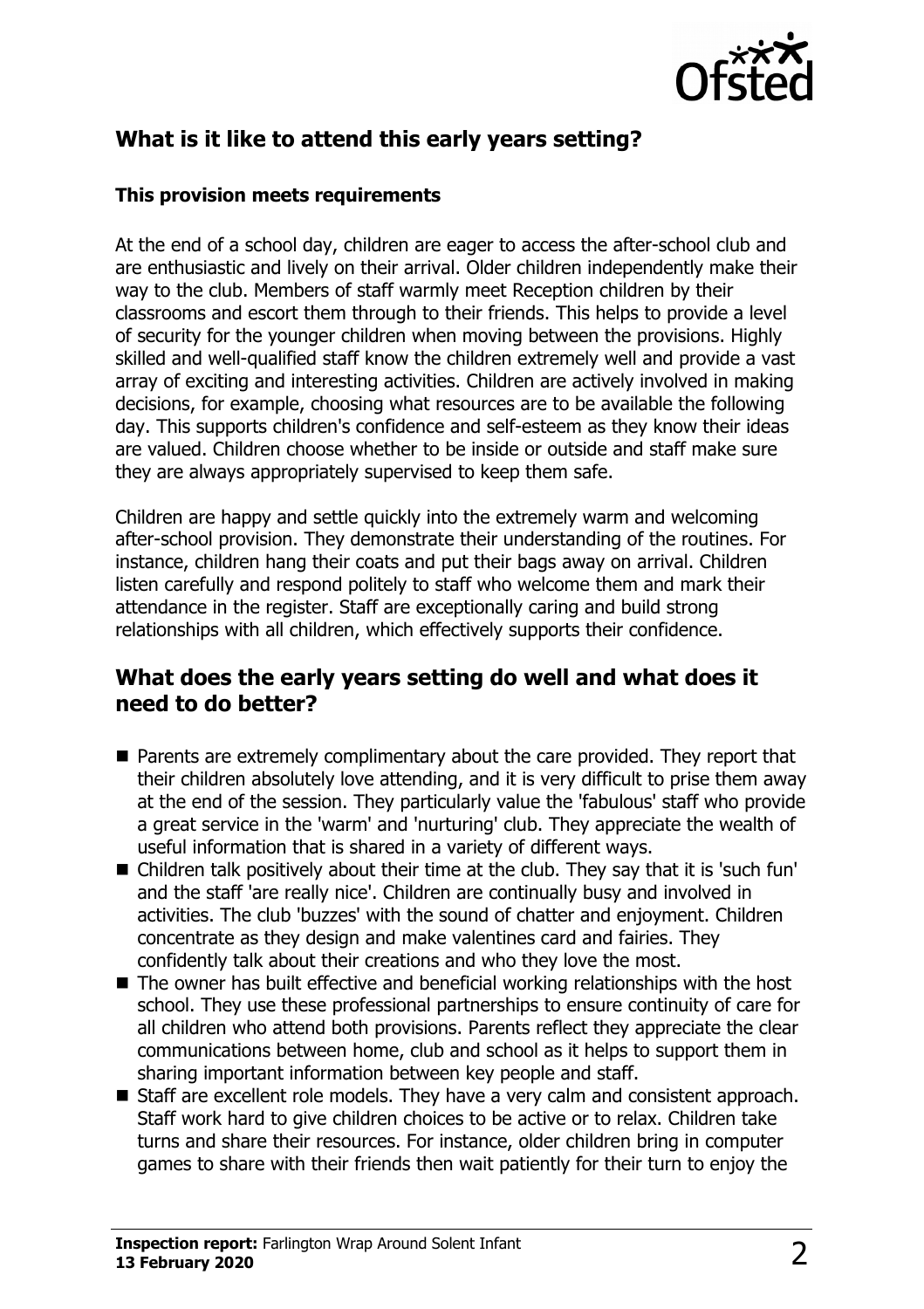

shared experience. Children spend lots of time concentrating and persevering on tasks of their own choosing. For example, completing jigsaws or participating in a game of dominoes. This shows that children are content and self-reliant.

- Younger children are assigned a designated key person who supports their overall well-being whilst at the club. The key person liaises well with parents from the onset of care about their child's time at the club. However, occasionally, younger children express they are not sure of what a key person is or fully understand what it is they do for them. Regardless, children demonstrate they have a good rapport with all staff and are very happy and engaged during their time at the club.
- $\blacksquare$  The manager has an accurate overview of what works well and continually strives to provide an excellent service. She is supported well by the directors. The needs of staff are considered well. Staff attend team meetings, have regular supervision and have access a wide range of training to help with their professional development. Staff discuss how happy and supported they feel in their roles.
- $\blacksquare$  Staff ensure that children learn how to make healthy choices. This includes teaching them about good hygiene practices, nutritious foods and having conversations about which foods are good for their bodies. Children enjoy physical exercise and have plenty of opportunities for outdoor play. For example, children enjoy lively games of football together or taking part in exciting superhero imaginative play whilst outside with their friends.

# **Safeguarding**

The arrangements for safeguarding are effective.

Staff are aware of their responsibilities to safeguard children from harm. They can identify the signs and symptoms of abuse and neglect. Staff know how to refer any concerns they have to the relevant authorities to help protect children. The club works in collaboration with the school to ensure that relevant information about children is shared, to further safeguard them. Staff remain vigilant and carry out daily checks of the environment at the beginning and end of the day, to make sure that children are not in contact with any potential hazards. Children help with these checks to help keep their friends safe. The manager understands her responsibility to monitor children's welfare. She keeps records of accidents that occur and she is aware of children's medical and dietary needs.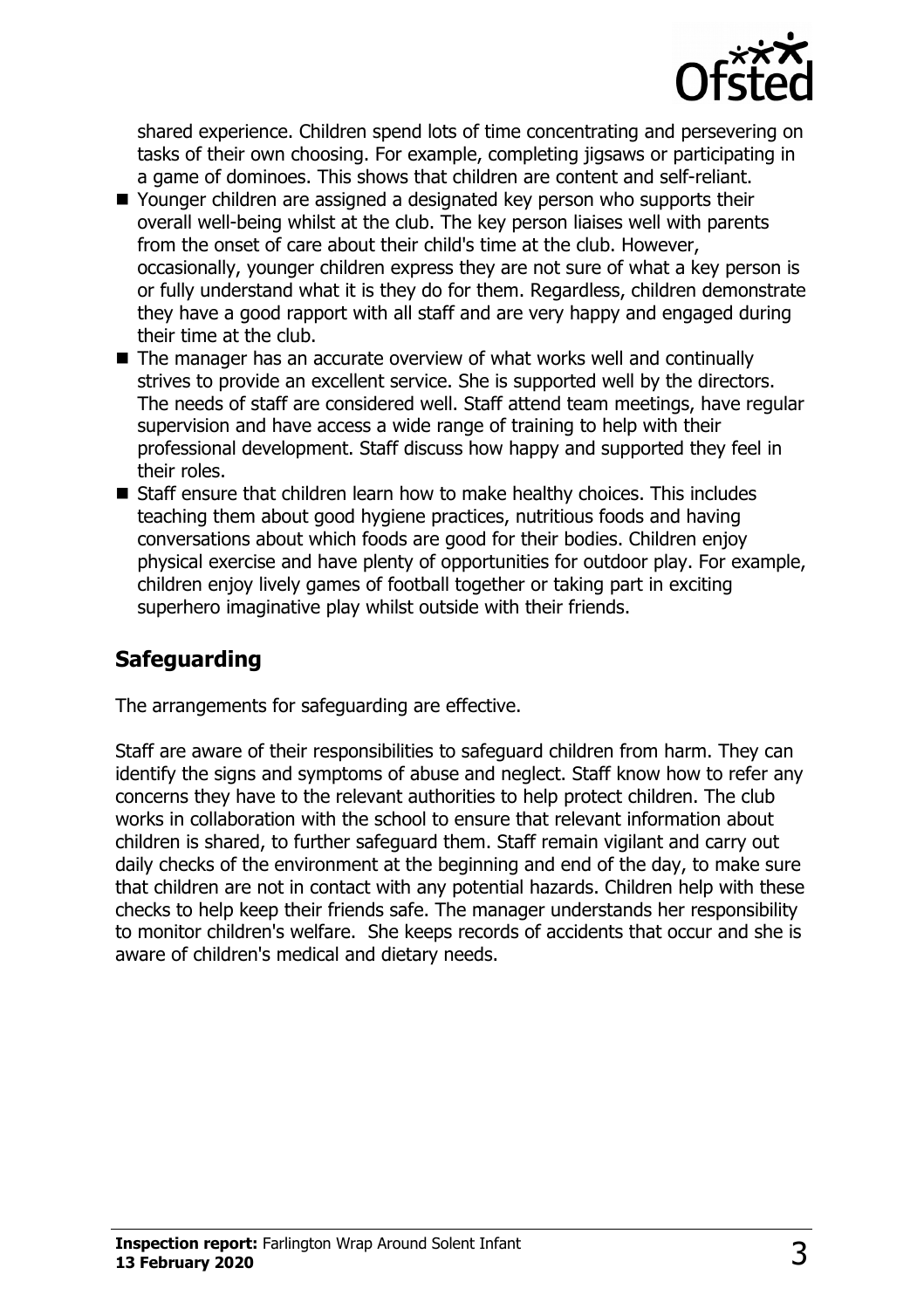

| <b>Setting details</b>                       |                                                                                      |
|----------------------------------------------|--------------------------------------------------------------------------------------|
| Unique reference number                      | EY313689                                                                             |
| <b>Local authority</b>                       | Portsmouth                                                                           |
| <b>Inspection number</b>                     | 10073574                                                                             |
| <b>Type of provision</b>                     | Childcare on non-domestic premises                                                   |
| <b>Registers</b>                             | Early Years Register, Compulsory Childcare<br>Register, Voluntary Childcare Register |
| Day care type                                | Out-of-school day care                                                               |
| Age range of children                        | $4$ to $7$                                                                           |
| <b>Total number of places</b>                | 40                                                                                   |
| Number of children on roll                   | 68                                                                                   |
| Name of registered person                    | Farlington Wrap-Around Service Ltd                                                   |
| Registered person unique<br>reference number | RP521633                                                                             |
| <b>Telephone number</b>                      | 07986 285282                                                                         |
| Date of previous inspection                  | 1 July 2016                                                                          |

### **Information about this early years setting**

Farlington Wrap Around Solent Infant is an out-of-school club and registered in 2005. It is located at the Solent Infant School in Portsmouth, Hampshire. The club is open Monday to Friday, from 7.30am until 9am and from 3.15pm until 6pm, during school term time. It opens during some of the school holidays from 7.30am to 6pm. There are seven members of staff; of these, one has qualified teacher status and four hold childcare qualifications at level 2 or above.

## **Information about this inspection**

#### **Inspector**

Sarah Denman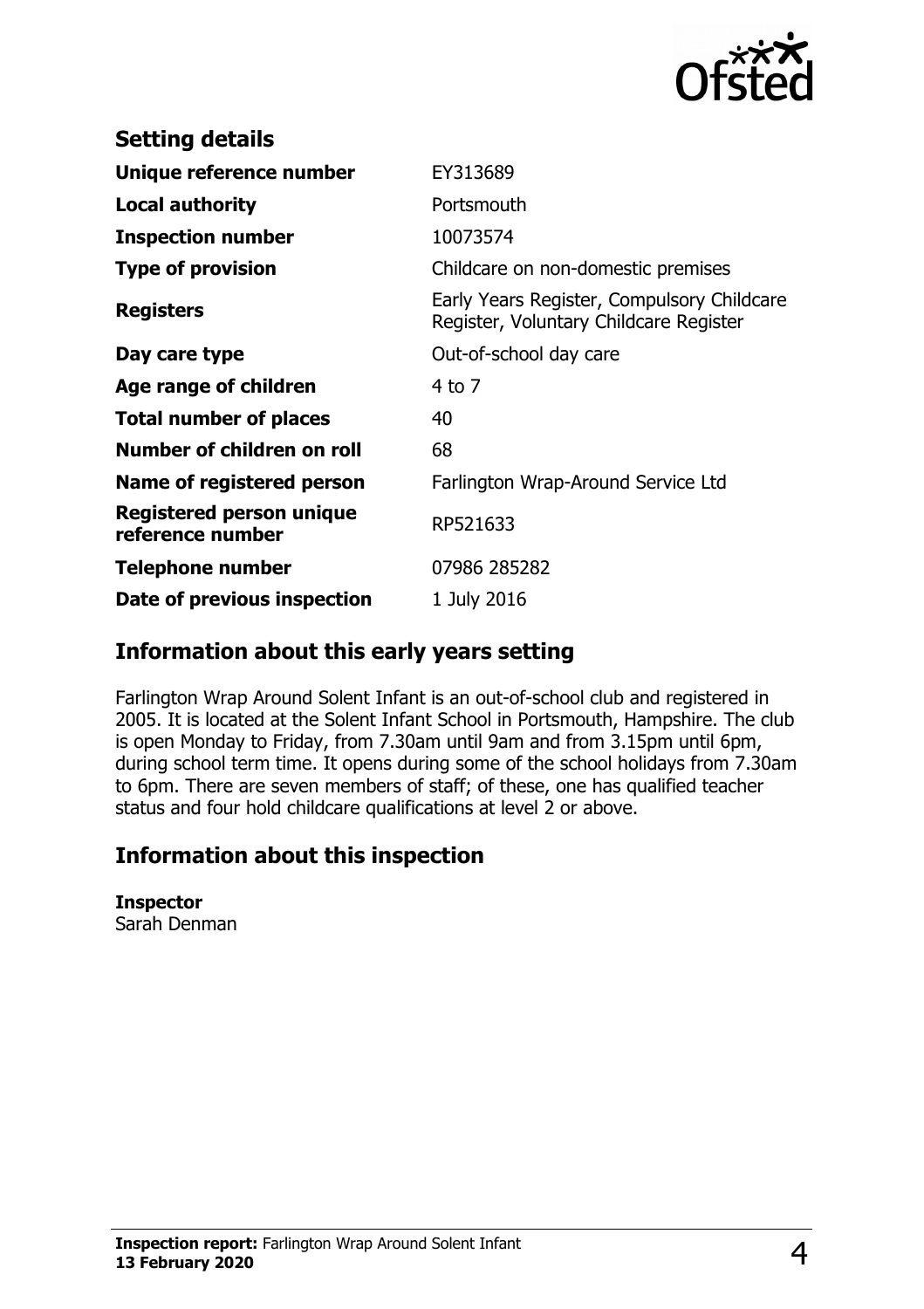

#### **Inspection activities**

- $\blacksquare$  The inspector had a tour of the areas of the premises accessed by children and staff.
- The inspector observed activities indoors and outdoors.
- The inspector observed interactions between staff and children and evaluated the quality of these interactions.
- $\blacksquare$  The inspector spoke to parents and took account of their views.
- $\blacksquare$  The inspector held discussions with the provider, the manager, staff and children. She looked at a sample of documentation, including evidence of the suitability and qualifications of staff working in the setting.

We carried out this inspection under sections 49 and 50 of the Childcare Act 2006 on the quality and standards of provision that is registered on the Early Years Register. The registered person must ensure that this provision complies with the statutory framework for children's learning, development and care, known as the early years foundation stage.

If you are not happy with the inspection or the report, you can [complain to Ofsted.](http://www.gov.uk/complain-ofsted-report)